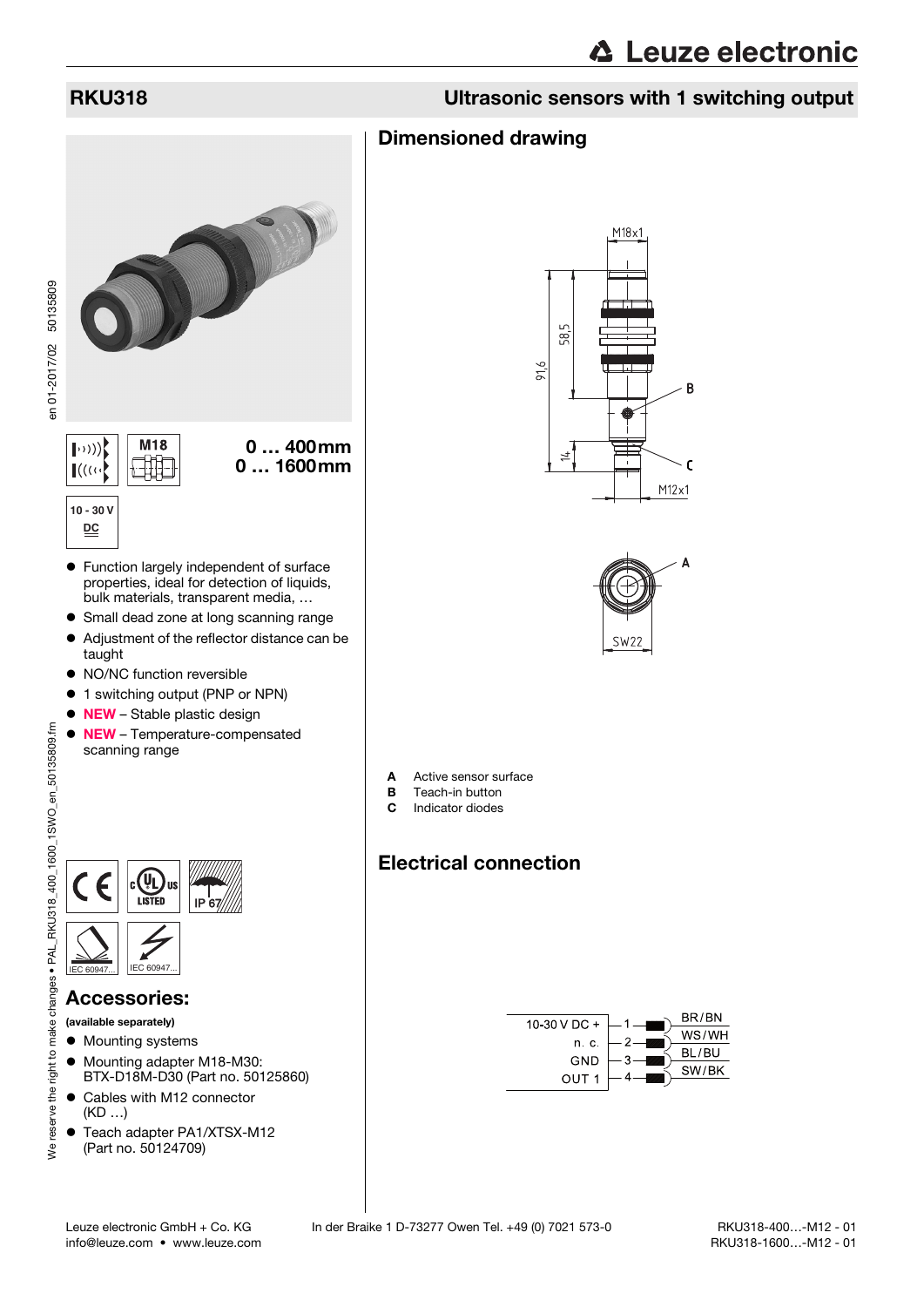# Technical data

#### Ultrasonic specifications **RKU318-400/…-M12 RKU318-1600/…-M12**

Operating range 1)<br>Reflector distance Object distance to background (reflector) Ultrasonic frequency<br>
Tvp. opening angle<br>  $8^\circ \pm 2^\circ$ <br>  $2^\circ$ <br>  $300 \text{kHz}$ <br>  $8^\circ \pm 2^\circ$ <br>  $300 \text{kHz}$ <br>  $300 \text{kHz}$ <br>  $300 \text{kHz}$ <br>  $300 \text{kHz}$ Typ. opening angle  $8^\circ \pm 2^\circ$   $8^\circ \pm 2^\circ$   $8^\circ \pm 2^\circ$   $8^\circ \pm 2^\circ$   $8^\circ \pm 2^\circ$   $8^\circ \pm 2^\circ$ Resolution < 2mm < 2mm Direction of beam  $\frac{1}{2}$ <br>  $\frac{1}{2}$  Axial Axial Axial Axial Axial Axial Axial Axial Axial Axial Axial Axial Axial Axial Axial Axial Axial Axial Axial Axial Axial Axial Axial Axial Axial Axial Axial Axial Axial Axial Ax Reproducibility  $\pm 0.5$   $\frac{1}{9}$  4) 400  $\pm 0.5$  4 Switching hysteresis  $\frac{1}{8}$ <br>
Temperature drift  $\leq 5\%$  5) Temperature drift

#### Timing

Switching frequency  $\begin{array}{ccc} 8\text{Hz} & 1\text{Hz} \\ \text{Resoonse time} & 62\text{ms} & 500\text{ms} \end{array}$ Response time  $\overline{62}$  ms  $\overline{62}$  ms  $\overline{500}$  500ms 500ms  $\overline{500}$  500ms Readiness delay

#### Electrical data

Operating voltage  $U_B$  6) Residual ripple Open-circuit current ≤ 50mA Switching output

Function NO (normally open), preset<br>
Output current Max. 100mA Output current Max. 100mA<br>
Setting the reflector distance Teach-in button 2 ... 7s Setting the reflector distance<br>Changeover NO/NC

# **Indicators**<br>Yellow LED

#### Mechanical data

Weight 70g Ultrasonic transducer Piezoceramic 7) Fitting position

#### Environmental data

Ambient temp. (operation/storage) -20° … +70°C/-20° … +70°C<br>Protective circuit <sup>8)</sup> 1, 2, 3 VDE protection class III Degree of protection IP 67<br>Standards applied EN 60947-5-2 Standards applied<br>Certifications

1) At 20°C

2) Target: 100mm x 100mm plate

3) Target: 200mm x 200mm plate<br>4) From end value

4) From end value<br>5) Over the tempe

5) Over the temperature range -20°C … +70°C

6) For UL applications: use is permitted exclusively in Class 2 circuits according to NEC

…/2…

- 7) The ceramic material of the ultrasonic transducer contains lead zirconium titanate (PZT)<br>8) 1=short-circuit and overload protection 2=polarity reversal protection 3=wire break and
- 8) 1=short-circuit and overload protection, 2=polarity reversal protection, 3=wire break and inductive protection<br>9) These proximity switches shall be used with UL Listed Cable assemblies rated 30V, 0.5A min. 9) These proximity switches shall be used with UL Listed Cable assemblies rated 30V, 0.5A min,
- in the field installation, or equivalent (categories: CYJV/CYJV7 or PVVA/PVVA7)

 $0...$  400 mm  $^{2}$ <br>100 ... 400 mm 100 … 400mm 250 … 1600mm<br>2 100mm 2500mm 2500mm<br>300kHz 230kHz

10 ... 30V DC (incl.  $\pm$  5% residual ripple)  $\pm$  5% of U<sub>R</sub>  $150$  mA<br>1 PNP transistor switching output 1 NPN transistor switching output

OUT1: object detected<br>Teach-in / teaching error Flashing yellow and green LEDs Teach-in / teaching error<br>Green LED Object within the scanning range

Housing Housing Plastic (PBT)<br>Active surface Epoxy resin, Epoxy resin, glass fiber reinforced<br>70g<br>Piezoceramic <sup>7)</sup> Connection type M12 connection type<br>
Fitting position<br>
Fitting position<br>
Any

-20° ... +70°C/-20° ... +70°C<br>1, 2, 3<br>III UL 508, CSA C22.2 No.14-13 6) 9)

# 0 ... 1600mm <sup>3)</sup>

 $\pm$  0.5% <sup>1)</sup> 3)<br>1% <sup>3)</sup> ≤ 5% 4)

Teach-in button  $> 12s$ 





### Notes

#### **Observe intended use!**

- $\%$  This product is not a safety sensor and is not intended as personnel protection.
- $\ddot{\phi}$  The product may only be put into operation by competent persons.
- Only use the product in accor-
- dance with its intended use.

Reflector

Reflector

**Reflector** 

Reflector

0 100 200 300 400 500 y1

0 100 200 300 400 500 Object distance x [mm]

0 400 800 1600 1200 Object distance x [mm]

Typ. response behavior (rod Ø 25mm)

y1

 $\sqrt{2}$ 

y1

y2

Typ. response behavior (plate 200x200mm)

y1

y2

Object distance x [mm]

Typ. response behavior (rod Ø 25mm)

–<br>V2

Typ. response behavior (plate 100x100mm)

Diagrams RKU318-400/…-M12

**△ Leuze electronic** 

 $-100$  $-50$ 0 50  $10<sub>0</sub>$ 

-100 -50  $\overline{c}$ 50 100

-300  $-20$ 

> $\overline{0}$ 100

 $200$ 300

 $-100$ 

Width y of the sound cone [mm]

of the sound cone

Vidth y

 $\overline{m}$ 

[mm]

 $20^{10}$ 300

 $\overline{c}$ 100

Width y of the sound cone [mm]

 $\overline{m}$ cone sound y of the s Width

Width y of the sound cone [mm]

Ē cone sound of the s Vidth

RKU318-1600/…-M12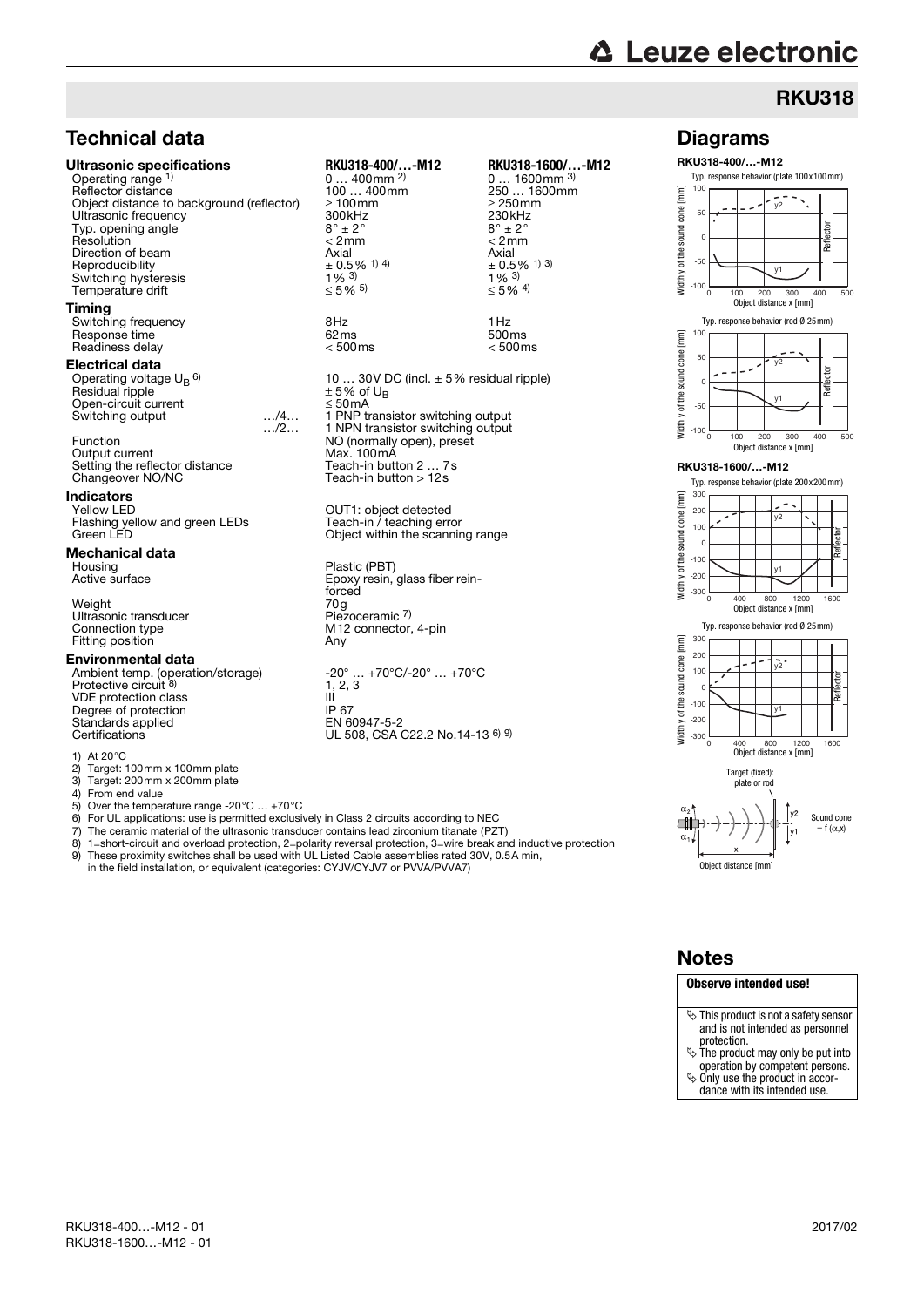# RKU318 Ultrasonic sensors with 1 switching output

## Part number code

### **RKU3 1 8 - 1 6 0 0 . 3 / 4X -M1 2**

| <b>Operating principle</b>                                      |                                                                    |  |  |  |  |  |  |  |
|-----------------------------------------------------------------|--------------------------------------------------------------------|--|--|--|--|--|--|--|
| <b>HTU</b>                                                      | Ultrasonic sensor, scanning principle, with background suppression |  |  |  |  |  |  |  |
| <b>DMU</b>                                                      | Ultrasonic sensor, distance measurement                            |  |  |  |  |  |  |  |
| <b>RKU</b>                                                      | Ultrasonic sensor, retro-reflective ultrasonic sensor              |  |  |  |  |  |  |  |
| <b>Series</b>                                                   |                                                                    |  |  |  |  |  |  |  |
| 318                                                             | 318 series, cylindrical short M18 design                           |  |  |  |  |  |  |  |
|                                                                 | <b>Operating ranges in mm</b>                                      |  |  |  |  |  |  |  |
| 400                                                             | 0400                                                               |  |  |  |  |  |  |  |
| 1600                                                            | 01600                                                              |  |  |  |  |  |  |  |
| <b>Equipment (optional)</b>                                     |                                                                    |  |  |  |  |  |  |  |
| $\cdot$ 3                                                       | Teach button on the sensor                                         |  |  |  |  |  |  |  |
| Pin assignment of connector pin 4 / black cable wire (OUT1)     |                                                                    |  |  |  |  |  |  |  |
| 4                                                               | PNP output, NO contact preset                                      |  |  |  |  |  |  |  |
| P                                                               | PNP output, NC contact preset                                      |  |  |  |  |  |  |  |
| 2                                                               | NPN output, NO contact preset                                      |  |  |  |  |  |  |  |
| N                                                               | NPN output, NC contact preset                                      |  |  |  |  |  |  |  |
| C                                                               | Analog output 4  20 mA                                             |  |  |  |  |  |  |  |
| V                                                               | Analog output 0  10V                                               |  |  |  |  |  |  |  |
| Pin assignment of connector pin 2 / white cable wire (Teach-IN) |                                                                    |  |  |  |  |  |  |  |
| T                                                               | Teach input                                                        |  |  |  |  |  |  |  |
| x                                                               | Not assigned (n. c.)                                               |  |  |  |  |  |  |  |
| <b>Connection technology</b>                                    |                                                                    |  |  |  |  |  |  |  |
|                                                                 |                                                                    |  |  |  |  |  |  |  |

**M12** M12 connector, 4-pin

# Order guide

The sensors listed here are preferred types; current information at www.leuze.com.

|                                               | <b>Designation</b>   | Part no. |
|-----------------------------------------------|----------------------|----------|
| Operating range / switching output / teach-in |                      |          |
| $0$ 400 mm / PNP / teach button               | RKU318-400.3/4X-M12  | 50136094 |
| $0$ 400 mm / NPN / teach button               | RKU318-400.3/2X-M12  | 50136095 |
| $01600$ mm / PNP / teach button               | RKU318-1600.3/4X-M12 | 50136096 |
| $01600$ mm / NPN / teach button               | RKU318-1600.3/2X-M12 | 50136097 |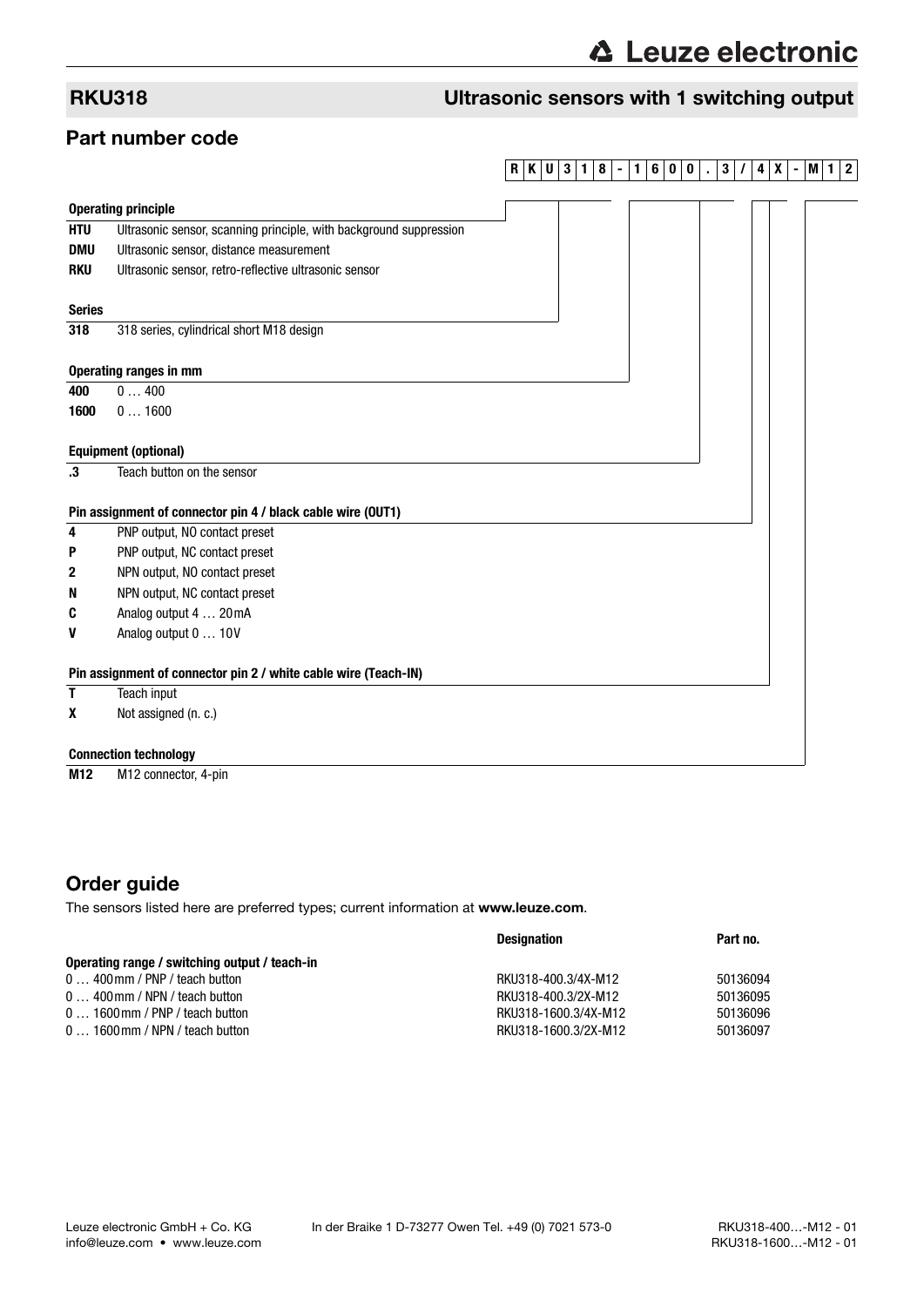### RKU318

# Device functions and indicators

The sensor detects objects from 0 mm to the reflector distance less the dead zone. The dead zone is max. 10% of the selected reflector distance.

### Ő ī

The switching behavior is not defined in the dead zone.

All settings on the sensor are taught-in via the teach button. Device status and switching states are indicated as follows by means of a LED:

#### Without object With object

Note!



**0** RKU318 **Object** (((ر  $\mathcal{O}(\mathcal{O})$ Dead zone **Reflector On OUT Off**

Switching output **OUT 1 = not active (Off)**<br>Green **LED** is **on** 

Switching output **OUT 1 = active (On)**<br>Green **LED** is **off**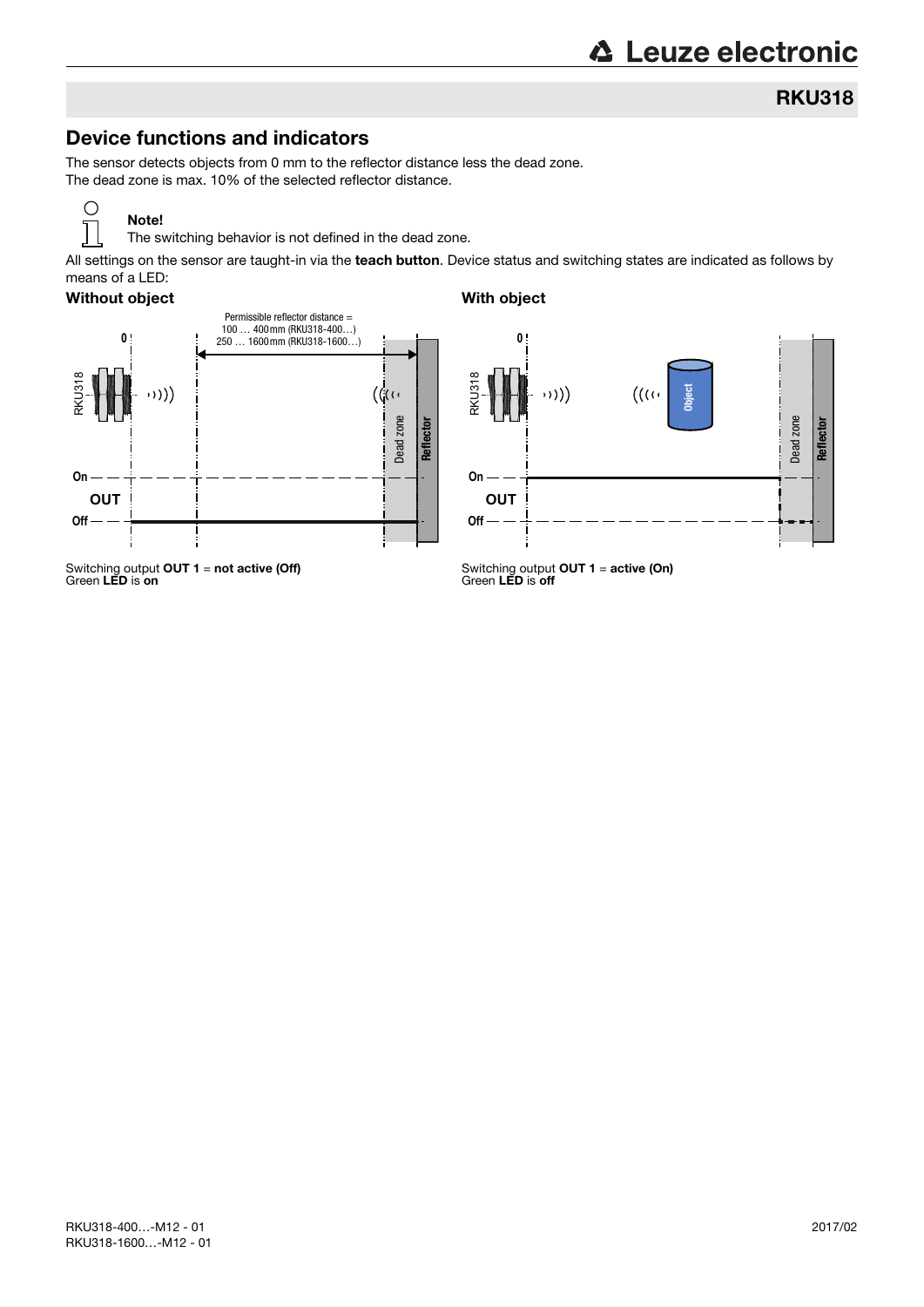# RKU318 Ultrasonic sensors with 1 switching output

### Adjusting the reflector distance via the teach button

The reflector distance of the sensor is set to 400mm or 1600mm on delivery.

Through a simple teach event, the reflector distance can be taught in within the respective operating range. This is performed via the teach button, which can also be used to easily changeover the output function from NO contact to NC contact.

#### **Teach button**

#### **Place the reflector at the desired position and perform the teach event**

If the reflector is at the desired position, press the teach button for 2 ... 7 s until the yellow LED flashes briefly - release the button. Green LED on. The sensor now detects objects that are located in the sound path between sensor and reflector. When an object is detected, the green LED is on.

# Adjusting the switching function (NC/NO) via the teach button

The switching function of the sensor is set to normally open (NO) on delivery.

The output function can be switched from NO contact (NO - normally open) to NC contact (NC - normally closed) and vice versa. If the switching function is changed, the switching output is changed to the opposite state (toggled).

#### **Changeover of the switching function**

**1.** To change the switching function, **press** the **teach button** for **longer than 12s**.

The current state of output **OUT1** is frozen during the adjustment process.

**2.** The **green and yellow LEDs flash alternately at 2Hz**. The switching function was changed over.

info@leuze.com • www.leuze.com [RKU318-1600…-M12 - 01](#page-0-0)